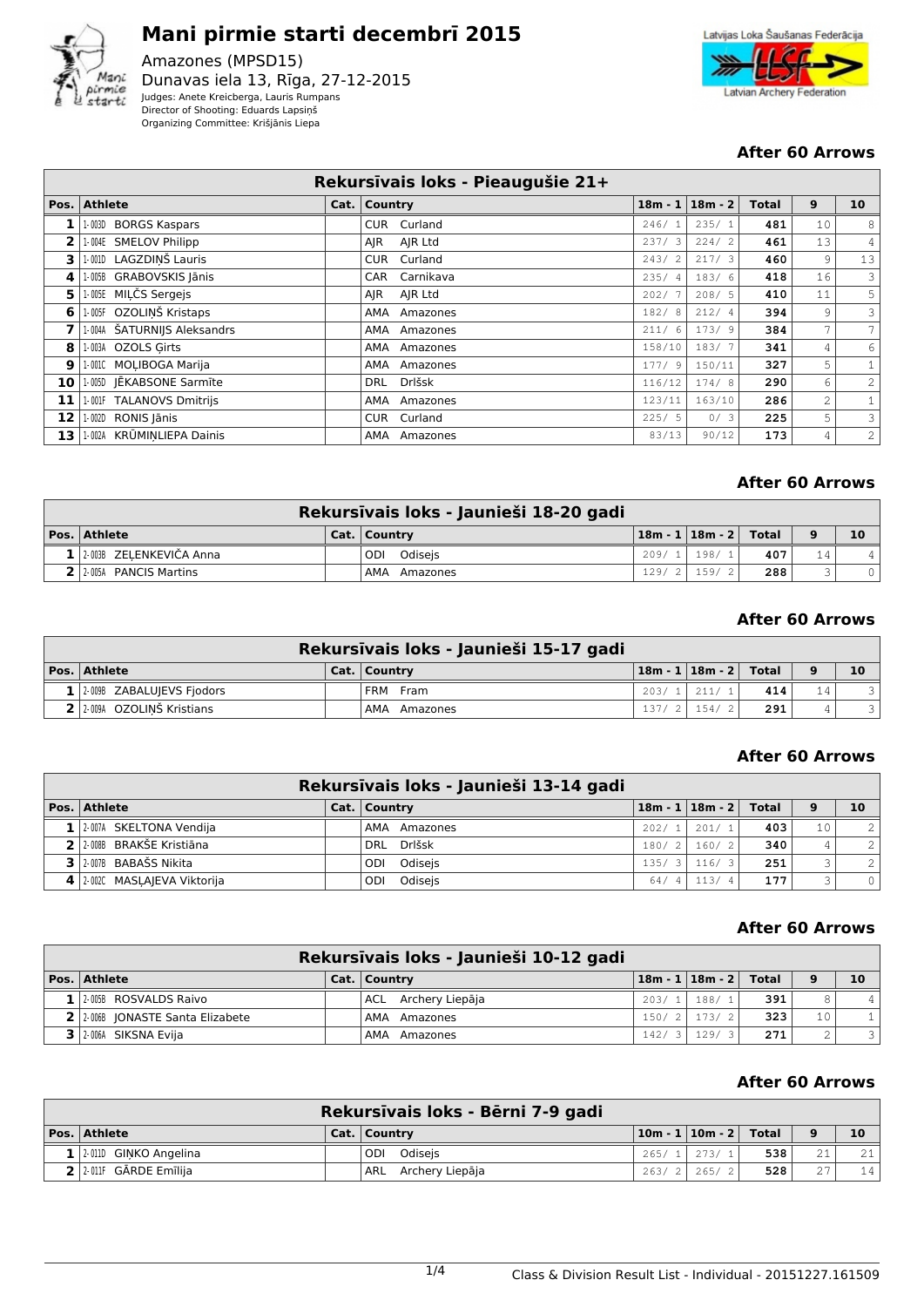

# **Mani pirmie starti decembrī 2015**

Amazones (MPSD15) Dunavas iela 13, Rīga, 27-12-2015 Judges: Anete Kreicberga, Lauris Rumpans Director of Shooting: Eduards Lapsiņš Organizing Committee: Krišjānis Liepa



## **After 60 Arrows**

|                |                                | Rekursīvais loks - "Jaunās cerības" |       |                       |              |    |                 |
|----------------|--------------------------------|-------------------------------------|-------|-----------------------|--------------|----|-----------------|
|                | Pos. Athlete                   | Cat.   Country                      |       | $18m - 1$   $18m - 2$ | <b>Total</b> | 9  | 10 <sub>1</sub> |
|                | 1-006E SKREBELS Igors          | Odisejs<br>ODI                      | 271/1 | 267/1                 | 538          | 25 | 15              |
| 2 <sub>1</sub> | 1-006B ŠUKIS Armands           | Stiegra<br>STI                      | 264/2 | 260/2                 | 524          | 16 | 19              |
|                | 3 1.006C KIVRINŠ Guntis        | AMA Amazones                        | 255/3 | 247/5                 | 502          | 21 | 15              |
| 4              | 1-008D BĀRENE Irīna            | AMA Amazones                        | 249/4 | 253/3                 | 502          | 19 | 11              |
| 51             | 1-008C PETRINŠ Andris          | AMA Amazones                        | 247/5 | 249/4                 | 496          | 18 | 12              |
| 6              | 1-007E BĒRZIŅŠ JUN. Jānis      | STI<br>Stiegra                      | 227/7 | 240/6                 | 467          | 15 | 10 <sup>1</sup> |
|                | 1-008E OPOLČENOVS Aleksejs     | Odisejs<br>ODI                      | 215/8 | 206/8                 | 421          | 11 | $\overline{9}$  |
| 8              | 1.006D GRIETĒNS Raimonds       | Drlšsk<br><b>DRL</b>                | 228/6 | 189/9                 | 417          | 15 | 8 <sup>1</sup>  |
|                | $9$   1-009D GURINOVIČA Jūlija | Odisejs<br>ODI                      | 163/9 | 216/7                 | 379          | 10 | $\overline{9}$  |

## **After 60 Arrows**

|                     | Kompaktloks - Pieaugušie 21+ |       |                                            |     |    |
|---------------------|------------------------------|-------|--------------------------------------------|-----|----|
| $ Pos. $ Athlete    | Cat.   Country               |       | $\mid$ 18m - 1 $\mid$ 18m - 2 $\mid$ Total |     | 10 |
| 1.001A KRŪZE Valdis | Bandavas Strēlnieki<br>. BAS | 237/1 | $-1244/1$                                  | 481 |    |

#### **After 60 Arrows**

|                             | Kompaktloks - Jaunieši 15-17 gadi |       |                           |     |                 |                |
|-----------------------------|-----------------------------------|-------|---------------------------|-----|-----------------|----------------|
| Pos.   Athlete              | Cat.   Country                    |       | 18m - 1   18m - 2   Total |     | $\bullet$       | 10             |
| $1/2.004B$ GRINVALDE Janeta | ODI Odiseis                       |       | $238/1$ 235/1             | 473 | 21 <sub>1</sub> | $\overline{2}$ |
| $2$ $2$ $004$ EISAKA Ance   | AMA Amazones                      | 182/2 | 171/2                     | 353 |                 |                |

#### **After 60 Arrows**

|                                  | Kompaktloks - Bērni 7-9 gadi |                           |     |    |
|----------------------------------|------------------------------|---------------------------|-----|----|
| $ Pos. $ Athlete                 | Cat.   Country               | $ 10m - 1 10m - 2 $ Total |     | 10 |
| 1   2.010A BLUNAVS Pauls Viljams | AMA Amazones                 | $274/1$ 268/1             | 542 | 19 |

#### **After 60 Arrows**

|    |                          | Kompaktloks - "Jaunās cerības" |                        |                       |              |    |    |
|----|--------------------------|--------------------------------|------------------------|-----------------------|--------------|----|----|
|    | Pos. Athlete             | Cat.   Country                 |                        | $18m - 1$   $18m - 2$ | <b>Total</b> | 9  | 10 |
|    | 1-009E BENSONS Haralds   | AMA Amazones                   | 279/1                  | 275/2                 | 554          | 31 | 22 |
|    | 1-007C RIABKOVA Marina   | AMA Amazones                   | 271/<br>-3             | 275/1                 | 546          | 44 | 11 |
| 3. | 1-009A KARĒLE Aleksandra | ODI Odisejs                    | 272/<br>$^{\prime}$ 2  | 273/4                 | 545          | 38 | 14 |
| 4  | 1.008B ŠILOVS Edgars     | AMA<br>Amazones                | 271/<br>-5             | 267/6                 | 538          | 36 | 13 |
| 5. | 1-007B GAILIS Kaspars    | Odisejs<br>ODI                 | 264/                   | 273/3                 | 537          | 39 | 10 |
| 6  | 1-007F TITOVS Aleksandrs | Odisejs<br>ODI.                | 268/<br>- 6            | 269/5                 | 537          | 36 | 11 |
|    | 1-007D VAIČUKS Aivars    | Stiegra<br>STI                 | 271/<br>$\overline{4}$ | 264/                  | 535          | 37 | 10 |
| 8  | 1-008A BOĻŠAKOVA Ksenija | Odisejs<br><b>ODI</b>          | 231/<br>-8             | 251/8                 | 482          | 24 | 3  |

#### **After 60 Arrows**

|                      | Kompaktloks - Arpus konkurences |       |                             |     |    |    |
|----------------------|---------------------------------|-------|-----------------------------|-----|----|----|
| $ Pos. $ Athlete     | Cat.   Country                  |       | 18m - 1   18m - 2     Total |     |    | 10 |
| 1.009B BĒNINŠ Andris | . AMA<br>Amazones               | 279/1 | 283/1                       | 562 | 35 | 26 |

|                              | Tradicionālais loks - Pieaugušie 21+ |                                                 |     |                |    |
|------------------------------|--------------------------------------|-------------------------------------------------|-----|----------------|----|
| Pos. Athlete                 | Cat.   Country                       | $\lfloor 18m - 1 \rfloor 18m - 2 \rfloor$ Total |     | 9              | 10 |
| $1$   1.003F NOVADS Kristaps | SVA Savage Archery                   | $217/1$ 211/1                                   | 428 | 14             |    |
| $2$   1-002F GREMZDE Jānis   | SVA Savage Archery                   | $198/2$ 201/2                                   | 399 | 1 <sub>0</sub> |    |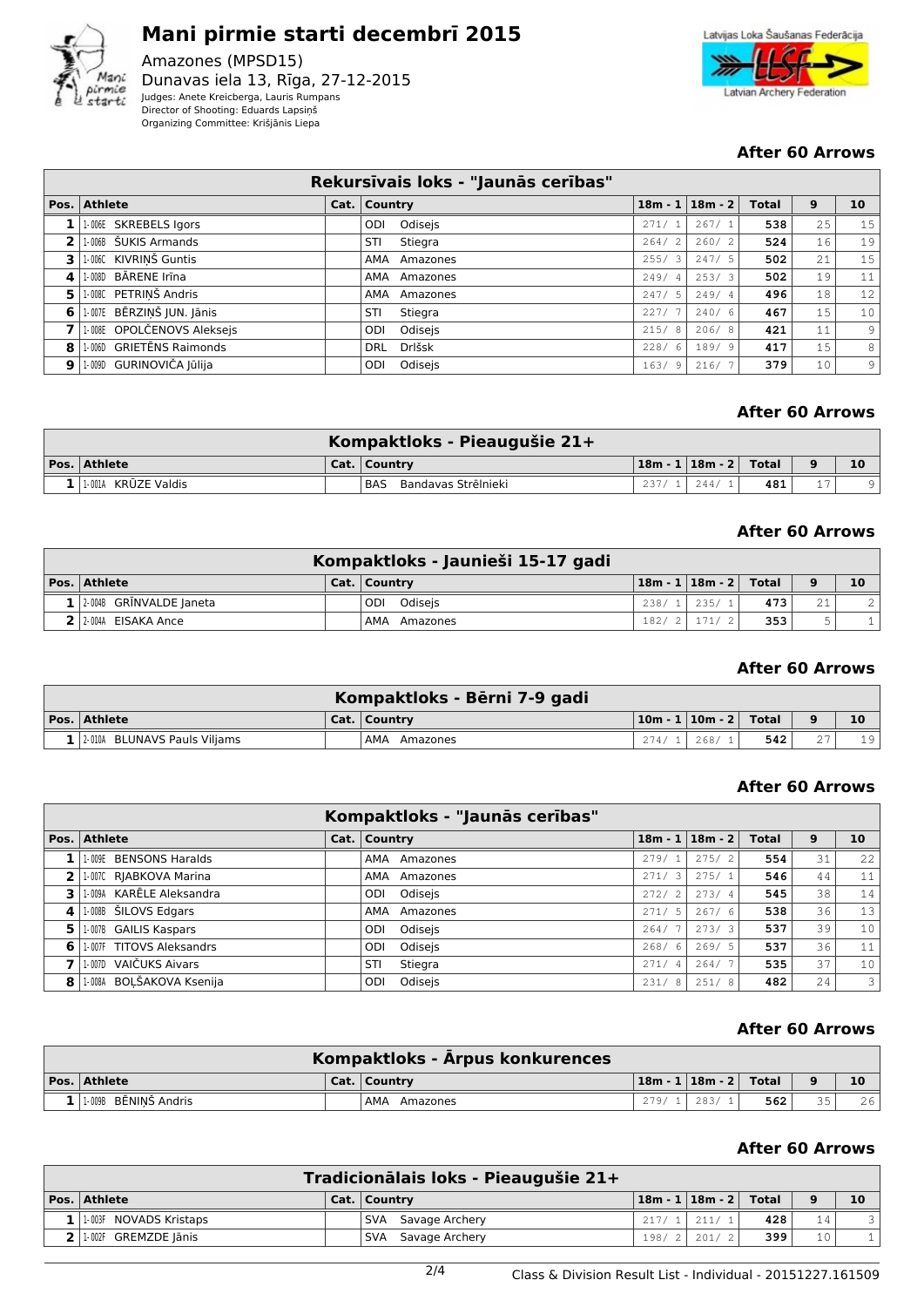

## **Mani pirmie starti decembrī 2015** Amazones (MPSD15)

Dunavas iela 13, Rīga, 27-12-2015 Judges: Anete Kreicberga, Lauris Rumpans Director of Shooting: Eduards Lapsiņš Organizing Committee: Krišjānis Liepa



## **After 60 Arrows**

|                 | Tradicionālais loks - Pieaugušie 21+<br>Continue |  |                                   |                    |                       |       |                 |                |  |  |  |  |
|-----------------|--------------------------------------------------|--|-----------------------------------|--------------------|-----------------------|-------|-----------------|----------------|--|--|--|--|
|                 | Pos. Athlete                                     |  | Cat.   Country                    |                    | $18m - 1$   $18m - 2$ | Total | 9               | 10             |  |  |  |  |
| 3               | 1-003B MOROZKOVS Samirs                          |  | FRM Fram                          | $\sqrt{2}$<br>175/ | 197/3                 | 372   | 10              | 5              |  |  |  |  |
| 4               | 1-002B ZITMANE-ZIHMANE Dagnija                   |  | Bandavas Strēlnieki<br><b>BAS</b> | -3<br>184/         | 180/4                 | 364   | 4               | 3              |  |  |  |  |
| 5               | 1-001E PAVLOVA Mairita                           |  | Savage Archery<br>SVA             | 175/<br>6          | 175/5                 | 350   | 4               |                |  |  |  |  |
| 6               | 1-005C KIRINŠ Raivis                             |  | <b>FWA</b> Free Wind Archers      | 176/4              | 161/6                 | 337   | 12 <sub>2</sub> | 2              |  |  |  |  |
|                 | 1-001B RUMPANS Lauris                            |  | AMA Amazones                      | 166/               | 110/7                 | 276   | 4               | $\overline{2}$ |  |  |  |  |
| 8               | 1-005A BRINGIS Kārlis                            |  | AMA Amazones                      | 114/<br>-8         | 93/9                  | 207   |                 |                |  |  |  |  |
| 9               | 1-006A JAKOBSONS Ēriks                           |  | AMA Amazones                      | 84/<br>9           | 95/8                  | 179   | 3               | $\Omega$       |  |  |  |  |
| 10 <sup>1</sup> | 1-002C JAKOBSONE leva                            |  | AMA Amazones                      | 57/10              | 57/10                 | 114   |                 | $\circ$        |  |  |  |  |

### **After 60 Arrows**

| Tradicionālais loks - Jaunieši 13-14 gadi |  |                 |  |                             |    |          |    |  |  |  |
|-------------------------------------------|--|-----------------|--|-----------------------------|----|----------|----|--|--|--|
| $ Pos. $ Athlete                          |  | Cat.   Country  |  | 18m - 1   18m - 2     Total |    | $\Omega$ | 10 |  |  |  |
| 1 2.008C JAKOBSONS Nils Eduards           |  | AMA<br>Amazones |  | 40/                         | 71 |          |    |  |  |  |

#### **After 60 Arrows**

| Tradicionālais loks - Jaunieši 10-12 gadi |  |                 |     |                             |    |          |    |  |  |  |
|-------------------------------------------|--|-----------------|-----|-----------------------------|----|----------|----|--|--|--|
| <b>Pos. Athlete</b>                       |  | Cat.   Country  |     | 18m - 1   18m - 2     Total |    | $\alpha$ | 10 |  |  |  |
| 1 2.007C JAKOBSONE Marta                  |  | AMA<br>Amazones | 13/ | 56/                         | 69 |          |    |  |  |  |

#### **After 60 Arrows**

|                        | Tradicionālais loks - Bērni 7-9 gadi |                                   |     |    |    |
|------------------------|--------------------------------------|-----------------------------------|-----|----|----|
| Pos. Athlete           | Cat.   Country                       | $10m - 1 \mid 10m - 2 \mid$ Total |     | 9  | 10 |
| 1 2011A STRUKOVA Darja | AMA Amazones                         | $266/1$   258/1                   | 524 | 27 | 14 |
| $2$ 2.000 BALODIS Hugo | AMA Amazones                         | $147/2$ 122/2                     | 269 |    |    |

#### **After 60 Arrows**

|               | Neaprīkots loks - Pieaugušie 21+ |  |                            |            |                       |       |                          |                          |  |  |  |
|---------------|----------------------------------|--|----------------------------|------------|-----------------------|-------|--------------------------|--------------------------|--|--|--|
|               | Pos. Athlete                     |  | Cat.   Country             |            | $18m - 1$   $18m - 2$ | Total | 9                        | 10                       |  |  |  |
|               | 1.004C VĪTOLS Mārtiņš            |  | CUR Curland                | 219/1      | 228/2                 | 447   | 12                       | 6                        |  |  |  |
| $\mathcal{P}$ | 1003C KRŪZE Liene                |  | BAS Bandavas Strēlnieki    | 215/3      | 231/1                 | 446   | 10                       | 9 <sub>1</sub>           |  |  |  |
| З.            | 1-002E BRUŽIS Jānis              |  | ACL Archery Liepāja        | 217/2      | 222/3                 | 439   | 10                       | 4                        |  |  |  |
| 4             | 1-004D MOROZKOVS Samirs          |  | FRM Fram                   | 188/4      | 209/4                 | 397   | $\overline{\phantom{a}}$ | $\overline{\mathbf{3}}$  |  |  |  |
| 5.            | 1-003E GANSONS Edgars            |  | Archery Liepāja<br>ACL     | -5<br>164/ | 174/6                 | 338   | ⇁                        | $\overline{\mathcal{E}}$ |  |  |  |
| 6             | 1-004B KLAVA Igors               |  | Bandavas Strēlnieki<br>BAS | 147/6      | 185/5                 | 332   | 4                        | 5                        |  |  |  |
|               | 1-004F MOROVSKA Santa            |  | STI<br>Stiegra             | 141/       | 140/7                 | 281   | 5                        |                          |  |  |  |
| 8             | 1-006F BALAŠKO Kristine          |  | CAR Carnikava              | 9/8        | 50/8                  | 59    |                          | $\circ$                  |  |  |  |

#### **After 60 Arrows**

| Neaprīkots loks - Jaunieši 15-17 gadi |  |                       |       |                             |     |  |  |  |  |
|---------------------------------------|--|-----------------------|-------|-----------------------------|-----|--|--|--|--|
| <b>Pos. Athlete</b>                   |  | Cat.   Country        |       | 18m - 1   18m - 2     Total |     |  |  |  |  |
| $1/2.003A$ KIRINŠ Markuss             |  | FWA Free Wind Archers | 148/1 | 126/                        | 274 |  |  |  |  |

|                                  | Neaprīkots loks - Jaunieši 10-12 gadi |      |                             |     |   |         |
|----------------------------------|---------------------------------------|------|-----------------------------|-----|---|---------|
| Pos. Athlete                     | Cat.   Country                        |      | $18m - 1   18m - 2  $ Total |     | 9 | 10      |
| $1$   2-002B GRABOVSKIS Kristaps | CAR Carnikava                         | 83/2 | 69/1                        | 152 |   |         |
| 2 2 2.001B FREIMANE Liva         | ACL Archery Liepāja                   | 90/  | 60/                         | 150 |   |         |
| 3 2.002A KRŪMINA Rēzija Līga     | Kekavas šautra<br><b>KKS</b>          | 71/  | 45/3                        | 116 |   | $\circ$ |